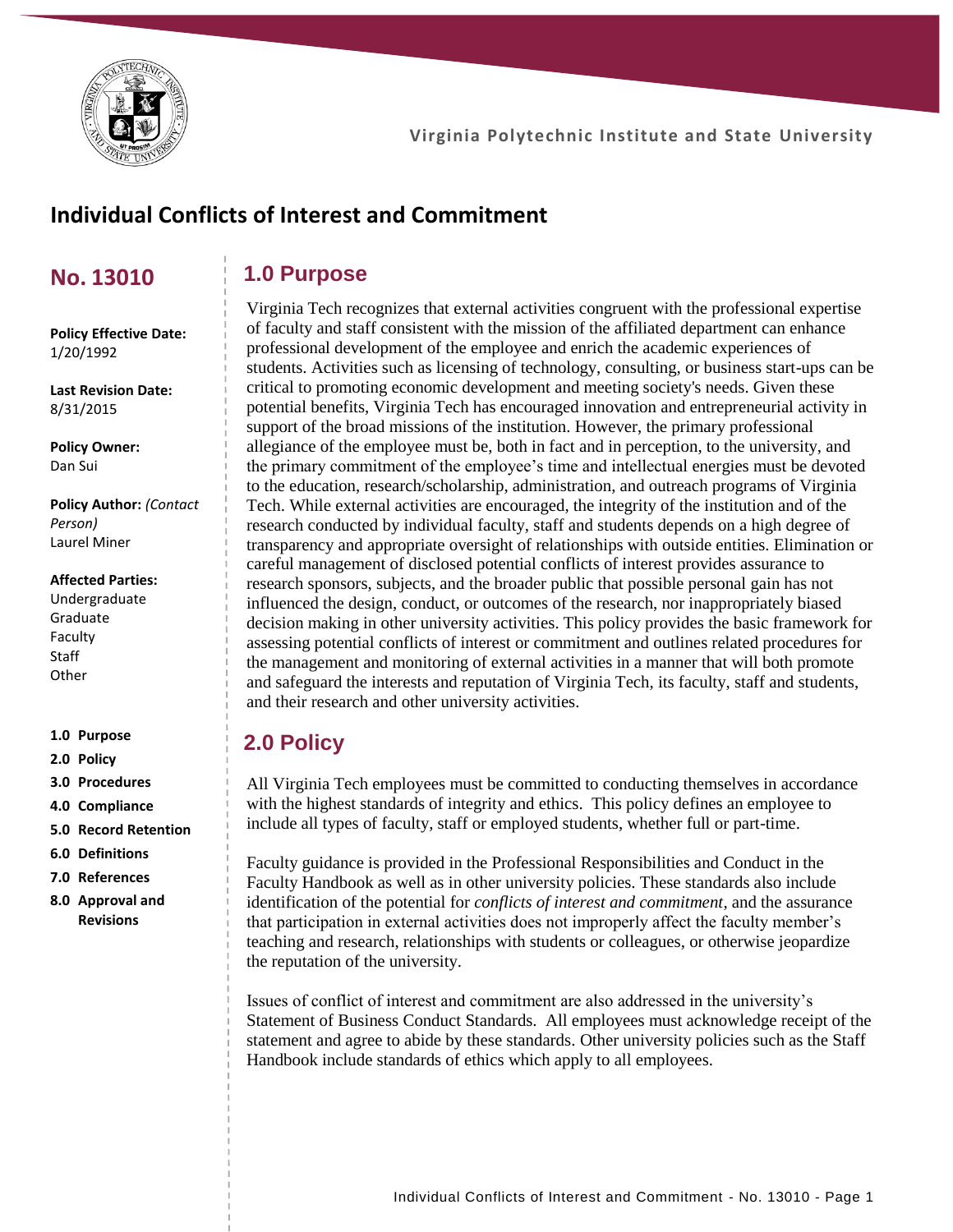

A *conflict of commitment* arises when the external activities of a faculty member or employee are so demanding of time, attention, or focus that they interfere with the individual's responsibilities to the university.

The Faculty Handbook also provides stated limitations on consulting activities and further guidance on assessing and managing conflicts of commitment and outside employment for all types of faculty members. Special consulting policies apply for faculty with Cooperative Extension appointments and for all faculty members in the College of Veterinary Medicine; these policies are included in unit specific policy and procedure documents. University Policy 4070, Additional /Outside Employment for Salaried, Classified and University Staff, addresses external activities conducted by classified and university staff. Please see these documents for a more complete discussion of conflicts of commitment and expectations of all Virginia Tech employees.

An *individual conflict of interest* occurs when an employee is in a position to advance one's own interests or that of one's family or others, to the detriment of the university.

In essence, a conflict of interest may occur when an individual's private interests influence his or her professional obligations such that an independent observer might reasonably question whether the individual's actions or decisions are determined by considerations of personal gain, financial or otherwise. A conflict of interest is assessed based on the factual context of the situation; it is not based on any implied judgment about the character or intent of the individual.

State and federal law define differently a *significant financial interest* and the conditions under which a conflict of interest may be deemed acceptable. The *Virginia State and Local Government Conflict of Interests Act* defines a prohibited conflict of interest when an employee, or a company in which the employee or member of the employee's immediate family has a personal interest, contracts directly or through a subcontract with the state institution of higher education. In this instance, a *personal interest* is defined as owning three percent or more of the equity in the company or receiving payments from the entity of \$5,000 or more annually from consulting fees, salary, royalties, honoraria, rent, or other income.

In the case of grants and contracts, federal agency guidelines on conflict of interest disclosure apply in addition to state requirements. As a result, investigators are required to disclose personal financial interests beyond that required by state law in order to comply with sponsoring agency regulations. For publicly traded entities, a significant financial interest exists if the value of any remuneration received from the entity in the twelve months preceding the disclosure and the value of any equity interest in the entity as of the date of disclosure, when aggregated, exceeds \$5,000. For non-publicly traded entities, the threshold is \$5,000 for remuneration *or* when the investigator or investigator's spouse or immediate family members hold any equity interest (e.g. stock, stock option, or other ownership interest). A definition of significant financial interest and a list of income and investments excluded from disclosure requirements are included in section 6 (Definitions) of this policy and on the Conflict of Interest (COI) website maintained by the Office of the Vice President for Research and Innovation.

The required disclosures are those that are reasonably related to the investigator's institutional responsibilities. Institutional responsibilities are defined broadly and include but are not limited to teaching, advising, research and scholarly activities, outreach, administrative and institutional committee service, and service to professional associations or on panels such as peer, institutional, or accreditation review boards.

Individuals in administrative positions have substantial influence by virtue of their roles in professional appointments, promotions, tenure decisions, allocations of space, determinations of salary, execution of business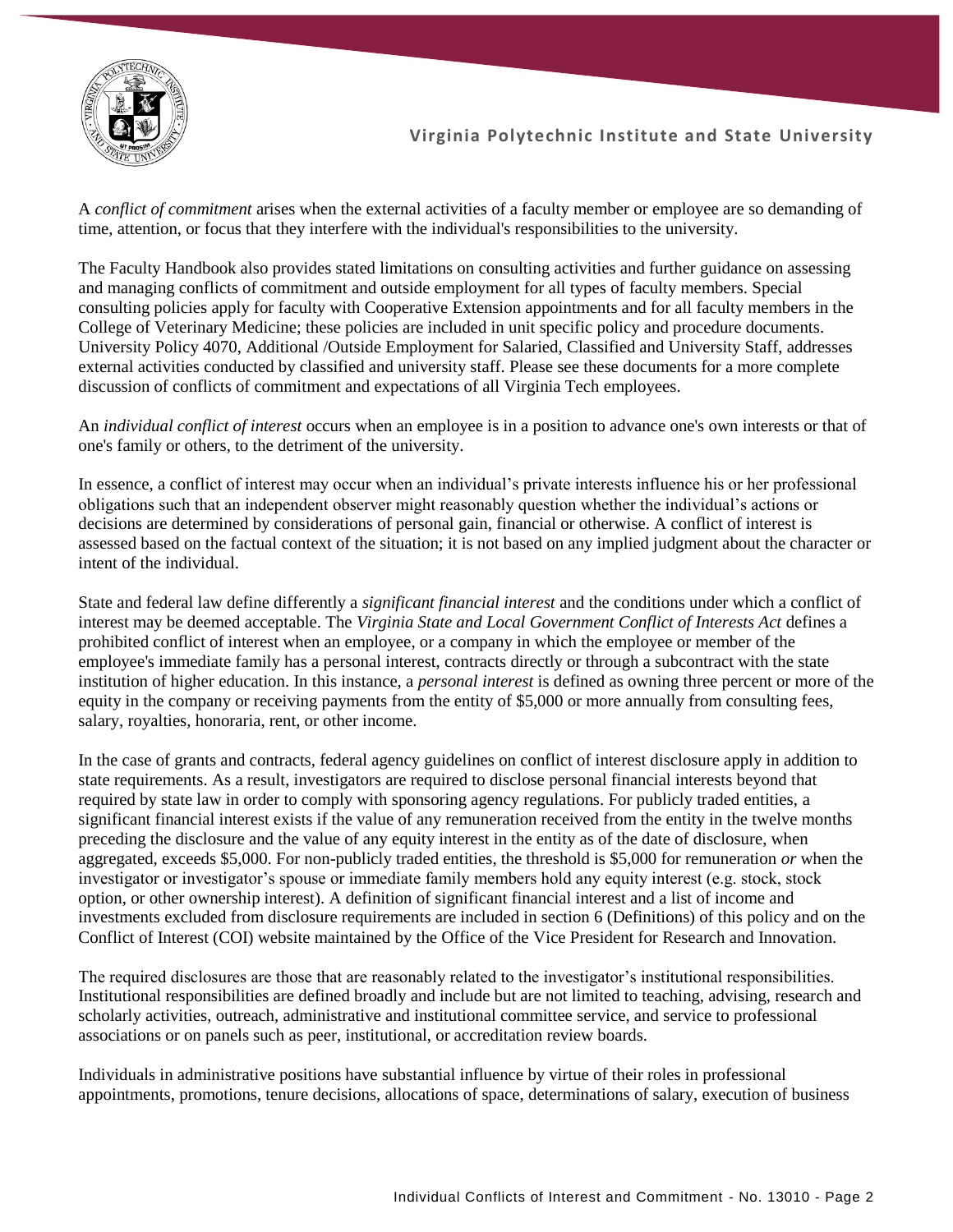

contracts, etc., and they must take particular care to avoid relationships that have the potential to advantage the individual but adversely affect the university's interests or inject inappropriate considerations into administrative decisions. Administrators must be vigilant in exercising their authority so that their decisions are not in fact, nor do they appear in the perception of others to be, influenced by personal conflicts of interest.

### **2.1 Potential Conflicts Involving Research and Development Contracts or Commercialization of Intellectual Property**

To ensure compliance with federal regulations and to provide consistent institutional policies and practices in relation to all research sponsors, investigators engaged in sponsored activities must disclose any financial interest that meets or exceeds the federal definition of significant financial interest as detailed in the Definitions section of this policy. The investigator must present a complete picture of his or her financial interests, not just those interests related to a specific funded project. Examples of potential conflicts of interest in research and development (R&D) that must be reported by investigators are available on the COI website. Investigator obligations for disclosure extend to collaborators, consultants, and subcontractors on a Public Health Services (PHS) funded sponsored project. These individuals must certify disclosure and compliance with conflict of interest policies promulgated by their home institution or, in the absence of relevant institutional policies, must disclose in accordance with Virginia Tech policies and procedures. Subcontractors, consultants and collaborators requesting to use Virginia Tech's Policy 13010 must update their conflict of interest disclosure when individual events change or when requested by Virginia Tech.

Contracts between employee-owned businesses and the university that involve research and development activities and/or commercialization of intellectual property are permitted by state law provided that disclosure and approval requirements of this policy are followed. In the case of a sponsored project funded by an employee-owned business, the role of the employee-owner in relation to the university research project must be carefully examined. The employee-owner may only serve as principal investigator (PI) with an independent co-principal investigator responsible for financial oversight of the project, never as sole PI. Work done on behalf of an employee- owner's company in a university facility must be done in accordance with the provisions of [Policy 5000, University](https://policies.vt.edu/assets/5000.pdf)  [Facilities Usage and Event Approval.](https://policies.vt.edu/assets/5000.pdf) Because of the high potential for appearance of an irresolvable conflict of interest in the case of an SBIR/STTR (Small Business Innovation Research or Small Business Technology Transfer) project, an individual may not serve as both the small business PI and the university subcontract PI (or co-PI), nor may the employee contribute to both the small business and university components of a single project as an employee, investigator, or consultant.

Organizational conflicts of interest may occur where the involvement of an employee in a consulting or advisory services contract with a federal agency may bar other university employees from participating in a subsequent contract or grant from that agency. The limitation is based on a perceived institutional advantage derived from that prior involvement. The Office of the Vice President for Research and Innovation, in consultation with the department head, dean, or unit leader as appropriate, is responsible for determining whether the risk of exclusion from bidding on a subsequent contract should result in denial of the employee's involvement in the initial consulting or advisory services contract.

Virginia Tech is committed to the free and open exchange of ideas and the timely dissemination of research results to the broader scholarly community and public. Providing preferential access to an outside entity to research results, materials, or products generated from university teaching, research, or administrative activities for personal financial gain is prohibited. University resources, including facilities, personnel, equipment, email, or other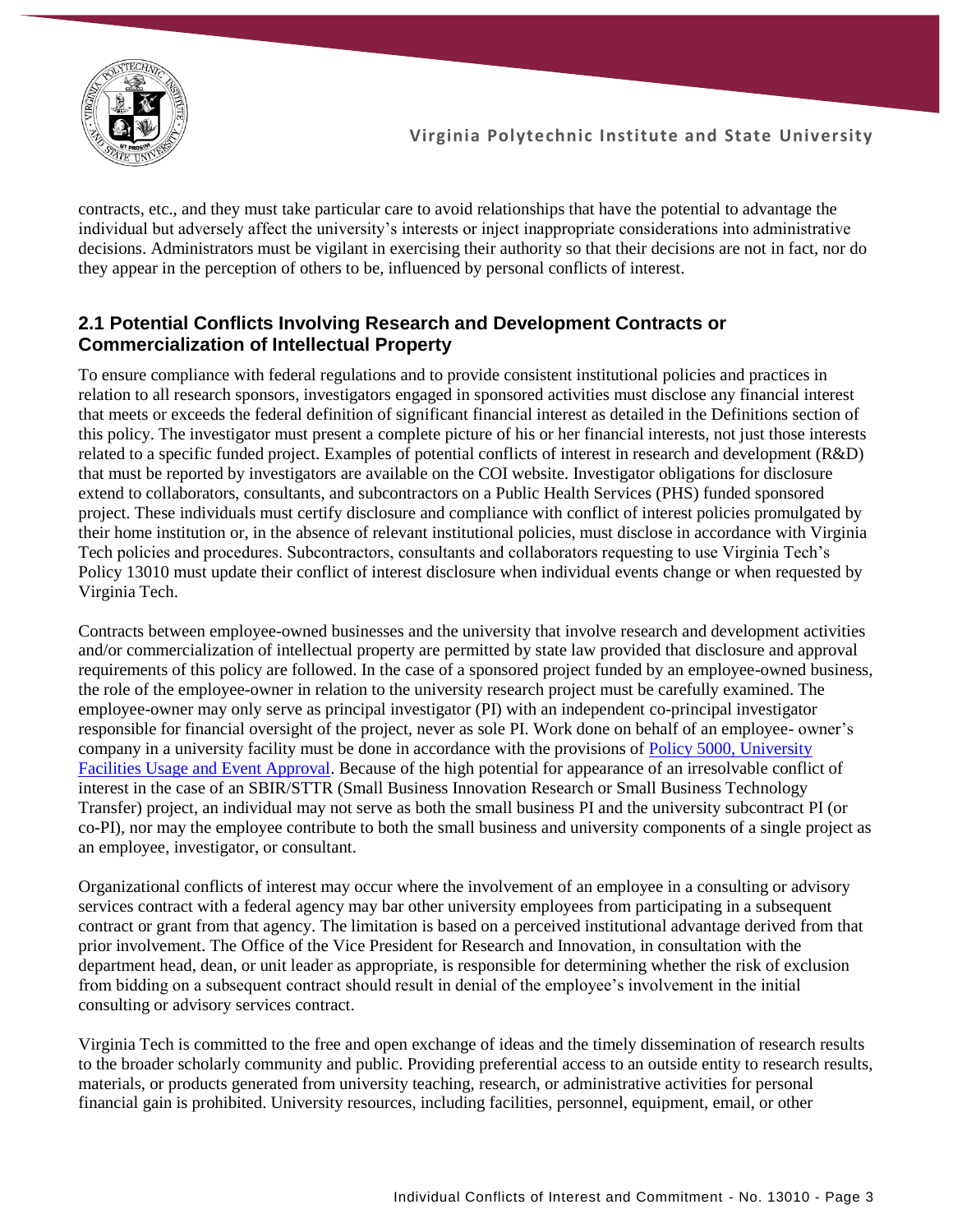

confidential information, may not be used for employee consulting or other non-university purposes. University letterhead may only be used for university business and not for outside consulting or other personal use. Employees must separate clearly and cleanly the personal financial aspects of their entrepreneurial activities from their university activities. Even though permitted, entrepreneurial activities should not be confused with assigned duties of the university.

# **2.2 Potential Conflicts Involving Spouses and Immediate Family Members**

As a matter of state law, employees must avoid being in a position of authority over a spouse or a member of the immediate family who is also employed by the university where the spouse or family member earns \$5,000 or more during a fiscal year. An employee and his or her spouse or another member of the immediate family may both be employed by the university so long as the employee does not exercise any control over the employment conditions and activities (such as initial appointment, retention, promotion, tenure, salary, travel approval, leave of absence, or grievance review) of the spouse (or immediate family member) and is not in a position to influence those activities. Proposed exceptions and alternate reporting relationships are reviewed and approved by the senior vice president and provost (or relevant vice president for a non-academic appointment) prior to submission to the board of visitors for approval.

Faculty members have a responsibility to avoid potential conflicts of interest between their professional responsibilities in teaching, research, or administration and their personal interests in relationship to students who are also family members. The concern is assuring an absence of bias in evaluation of coursework and maintaining both the appearance and reality of fairness of treatment among all students in a class or an academic program. When there is no reasonable alternate course or instructor for a required course taught only by the conflicted faculty member, then the relevant academic associate dean and department head work with the faculty member to identify an alternate evaluator for the student-family member's work. It is the prerogative of the conflicted faculty member to agree to the selection of the faculty colleague for this alternate evaluator assignment. Graduate School policies prohibit faculty members from serving as advisor or committee member for family members (spouse or dependent immediate family member), or for individuals with whom they have a close personal relationship such as partner or extended family member, or close professional relationship such as business associate or supervisor.

Consensual relationships between faculty members (including Graduate Teaching Assistants) and students enrolled in their classes, or students for whom they have professional responsibility as advisor or supervisor, violate the policy on Professional Ethics and Responsibilities and may be a violation of Policy 1025, Anti-Discrimination and Harassment Prevention Policy.

# **2.3 Potential Conflicts Involving Students and Post-Doctoral or Other Trainees**

The impact of a perceived or actual conflict of interest or commitment of faculty members on their students (including post-doctoral fellows and other trainees) is of special concern to the university. In particular, the university is committed to maintaining the content and quality of the educational experience for students whose research is sponsored by a for-profit business and whose faculty advisors have a financial interest or a management role in that business. The concern is even greater if the dissertation work could potentially affect the value of a company in which the faculty member has an ownership or managerial interest. It is most important that students make acceptable progress towards their degree goals. Work on a sponsored project funded by a faculty company, or working directly for a faculty-owned enterprise (or consulting), must not inhibit the student's academic advancement.

This policy recognizes that the involvement of students in faculty-owned or managed businesses or consulting may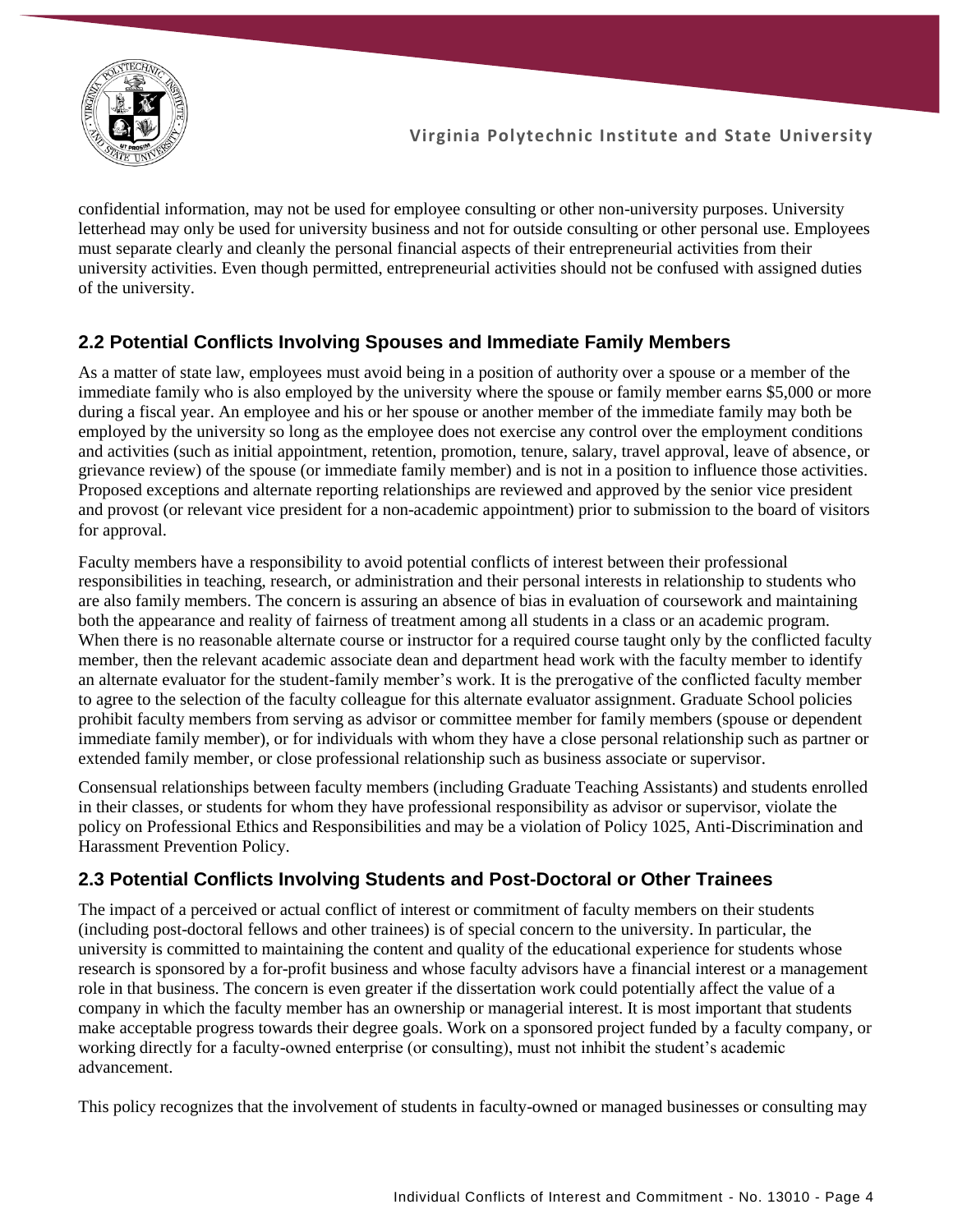

yield substantial benefit to the student, provided that certain conditions are met. Faculty members must disclose the proposed involvement of students in their external activities or in company-sponsored research. Faculty members who intend to serve as PI or co-PI on sponsored projects and have graduate students or trainees conduct a portion of the research under their supervision must develop a conflict of interest management plan to address protections for these early career scholars. Students, trainees, and lab personnel have a right to be fully informed about the source of their funding, the nature of the faculty member's financial interest or involvement, and, if relevant, any agreements concerning data collection, copyright, or patent protection arising from the research. Documentation of a discussion held with the student by the graduate program director or department head and the relevant associate dean is required to assure that the student has been informed of university and academic policies, the potential risks of the proposed involvement, and the channels available through the department or Graduate School to address perceived problems.

A faculty member with a significant financial interest in a company may not serve as sole advisor of a dissertation or thesis committee for a student who is funded through a university sponsored project supported by the advisor's company, or for a student who is employed directly by the faculty member's company. The faculty member with the conflict may serve as co-chair or committee member. If another co-chair is appointed, that faculty member must be of equal or greater rank, must not be involved with the sponsoring company, and must not be subject to undue influence by the faculty-owner. Any exception to this must be approved by the Senior Vice President for Research and Innovation.

If the student is engaged in longer term or more time-consuming participation in the advisor's consulting practice, or employed only during the summer months by the advisor-owned company, a co-advisor appointment may also be warranted, but is not automatically required.

The Graduate School shall receive a copy of any approved management plan involving a graduate student performing work for an advisor's company or consulting practice, and the signed student agreement acknowledging his or her understanding and voluntary participation. Every effort must be made by departmental and college officials to meet with the student prior to the start of the company-funded assistantship, or as quickly thereafter as possible, to review relevant policies and the terms of the student agreement. Copies of the signed student agreement should be distributed to all members of the student's graduate committee by the department head or graduate program director to encourage their active engagement in protecting the student and assuring the integrity of the research. A copy of the signed student agreement should also be sent to the university conflict of interest officer.

Careful monitoring of the approved management strategies and annual reports of academic progress for the student is the responsibility of the department head and graduate program director, with oversight by the relevant academic dean(s).

Full-time graduate assistants must notify the Graduate School about any additional employment agreement, including the period of employment, name and contact information for the employer, and job title or short description of duties. The Graduate School will review such proposed employment for potential conflicts of interest. International students are prohibited from taking on additional work beyond their assistantship by virtue of their student visa requirements.

# **2.4 Potential Conflicts Involving Other University Employees**

The involvement of other faculty or staff members in employee-owned businesses or faculty consulting also requires caution and careful consideration. Any such employment must be outside the scope, and schedule, of their regular university duties and must be approved by the department head and other administrators as required by this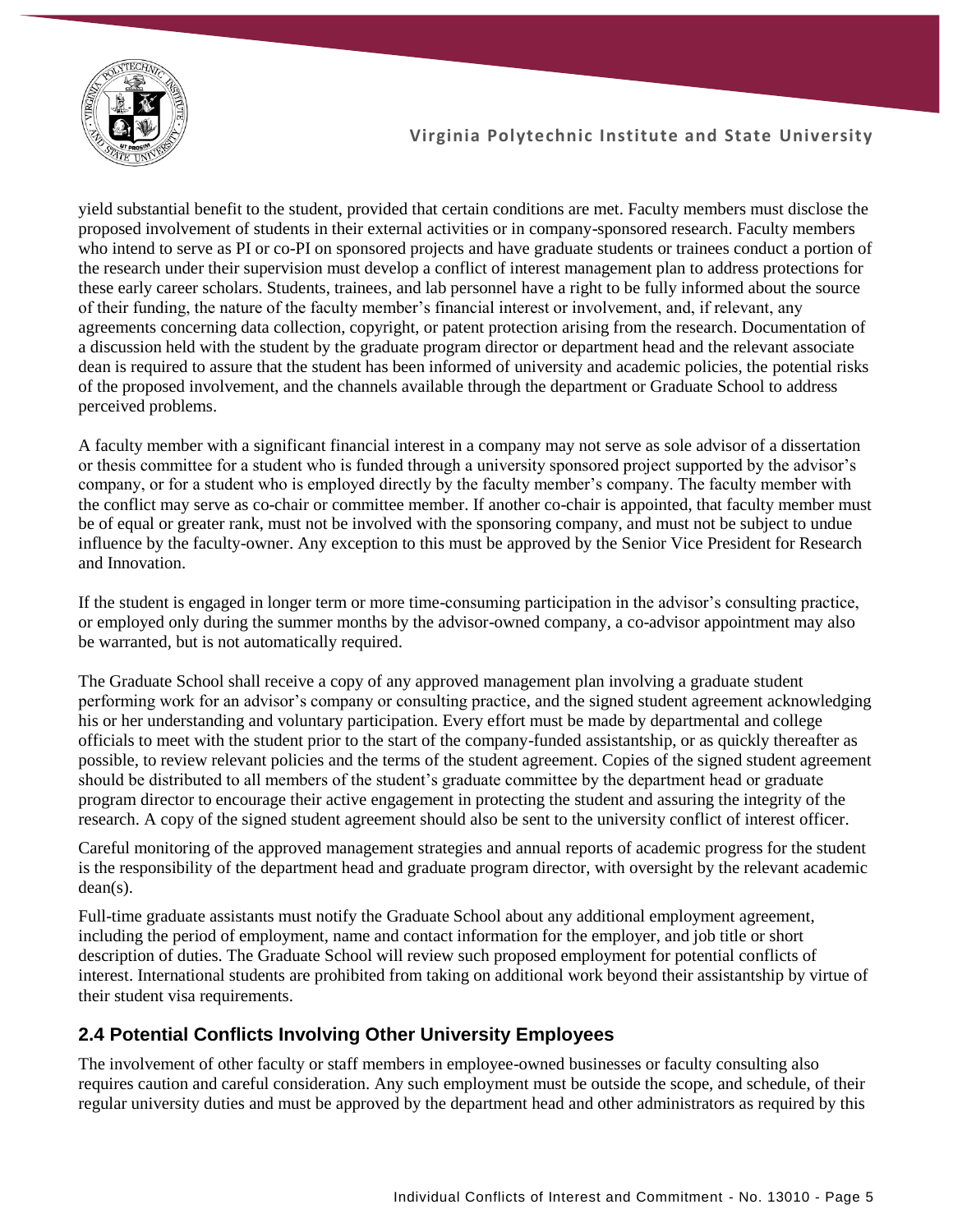

policy and Policy 4070, Additional/Outside Employment for Classified or University Staff; or Section 2 of the Faculty Handbook entitled, Outside Employment and External Activities Other than Consulting. The concerns may be a potential conflict of interest if the employee supervises and evaluates another staff or a less senior faculty member creating an opportunity for bias (favorable or unfavorable) toward the individual based on their involvement in the employee's (or supervisor's) personal company or consulting. There is also a potential conflict of commitment, where the employee's effectiveness in his or her primary role at VT may be compromised by the outside employment. For all employees, the supervisor or department head, as appropriate, will determine if the additional employment may adversely affect the employee's performance in the university salaried position and therefore should not be approved. If a request is granted and job performance subsequently deteriorates, the department head may rescind permission for the outside/additional employment. The involvement of faculty members in an employee-owned business or consulting is documented and approved as part of the disclosure by the employee-owner and by the faculty member's own request for involvement in external activities.

(Policy section 2.3 covers potential conflicts involving students, post-doctoral or other trainees)

#### **2.5 Faculty Authored Instructional Materials**

A faculty member teaching a course may not receive a royalty and/or other fees beyond direct cost of production and sales for any material used as part of class activity, except for material that has received an independent external review, that has been copyrighted, and a portion of the copyright is owned by a publisher other than the author. Faculty accused of abusing the distribution of classroom material for personal financial gain are subject to review by the Committee on Faculty Ethics.

#### **2.6 Procurement-Related Conflicts and Gifts to Employees**

The purchase of goods or services by the university from an entity owned by an employee of the university, or by a member of the employee's immediate family, is a prohibited conflict of interest under state law when the value of the purchase or contract is equal to or greater than \$500. The conflict exists even if the purchase is being made by a department/unit other than the employee's home department. A business owned by an employee's spouse or immediate family member may be barred from doing business when the value of the purchase is equal to or greater than \$500.

The university seeks to maintain the highest level of public trust in its procurement processes, which includes avoiding perceptions of conflicts of interest that might be generated by contracting with firms where employees were previously employed or with whom they have a close personal relationship when the employee is in a position to influence a purchasing or contracting decision. Decision makers with potential conflicts should recuse themselves from participation in the evaluation, selection and negotiation process.

The university's [Statement of Business Conduct Standards](https://financialmanagement.vpfin.vt.edu/business-practices/business-conduct-standards.html) apply to all employees. It prohibits the acceptance of gifts and gratuities or promises of future employment from contractors or individuals seeking to do business with the university. Meals and travel offered by vendors are included in this prohibition. Gifts and giveaways offered to the general public (such as pens, calendars, note pads, other giveaways, or reception food provided by vendors at a public event such as a conference) may be accepted as long as the value of such items meet the standard deminimus rules followed by the University

[https://www.controller.vt.edu/content/dam/controller\\_vt\\_edu/procedures/payroll/23810.pdf](https://www.controller.vt.edu/content/dam/controller_vt_edu/procedures/payroll/23810.pdf) .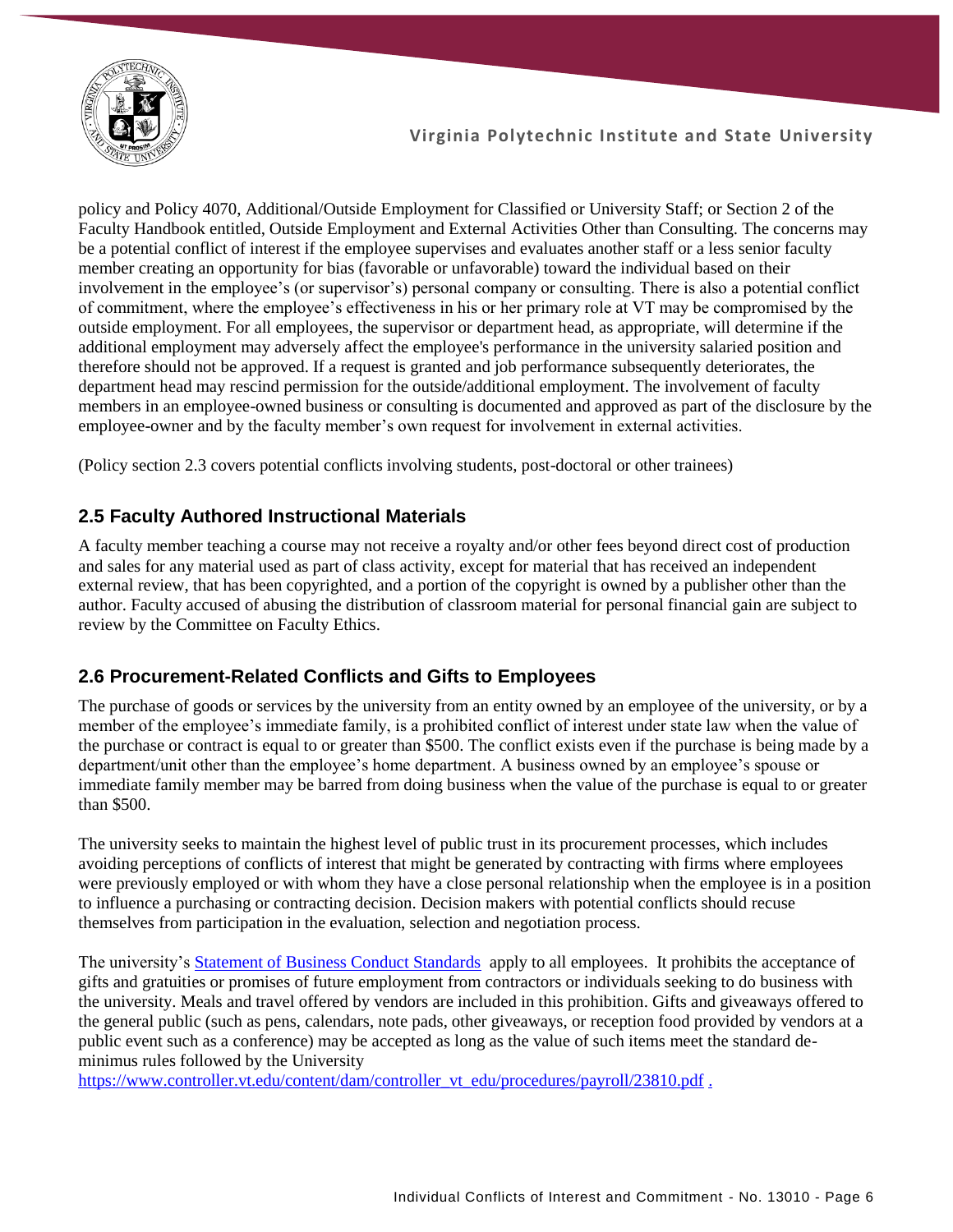

More information and examples of potential conflicts related to procurement and gifts can be found on the Purchasing website: [http://www.procurement.vt.edu.](http://www.procurement.vt.edu/Department/Ethics.html)

# **2.7 Disclosure Requirement**

State and federal law require that employees fully disclose personal interests that present a potential conflict of interest with one's university responsibilities. Involvement with external activities, such as consulting or outside employment, or financial relationships with external entities related to one's professional responsibilities must be approved in advance. All employees (or their immediate family members) who have a private company (or ownership interest meeting or exceeding state limitations) that wishes to do business with Virginia Tech must disclose this financial interest annually. All investigators (or their immediate family members) who own or have ownership interest in a private business that would reasonably appear to be related to their institutional responsibilities must disclose that financial interest and have it evaluated for potential conflicts of interest or commitment, whether or not that company intends to do business with Virginia Tech. A university disclosure form must be filed annually for those approved activities that extend beyond one year. When a conflict of interest management plan is required by the circumstances, full and immediate compliance is essential to assure the integrity of university-sponsored research, teaching, outreach, and administrative activities. University officials, not the employee, ultimately determine whether a reported financial interest constitutes a conflict and whether an award can be accepted or must be declined given the possible unresolved issues.

Virginia Tech will follow regulations contained in the Code of Federal Regulations (cited in the Reference section) and Commonwealth of Virginia state law to respond to a written request for information concerning disclosed financial conflicts of interest related to research projects funded by the Public Health Service.

# **2.8 Training Requirement for Sponsored Activities**

The complexity and importance of managing potential conflicts of interest warrant the full attention of members of the university community. Initial and periodic training concerning applicable university policies and state and federal law and the investigator's responsibilities for disclosure is required for all faculty, staff and students engaged in sponsored activities. Federal regulations require all Public Health Service funded investigators to complete training prior to the award of a grant or contract. Initial training for non-PHS funded investigators must be completed in conformance with procedures issued by the Office of the Vice President for Research and Innovation.

Retraining related to conflict of interest for those engaged in sponsored activities is required every four years and/or whenever there is significant change in university policy related to investigator responsibilities. Any investigator found to be in non-compliance with disclosure requirements will also be required to complete immediate training.

This policy must be read in conjunction with related university policies and procedures, such as intellectual property, use of facilities and university resources, procurement, Policy 4070 and the Faculty Handbook sections on consulting, outside employment, and conflict of interest and conflict of commitment. Policy guidance is provided on the Conflict of Interest (COI) website maintained by the Office of the Vice President for Research and Innovation and the Standards of Conduct and Ethics website maintained by the university Procurement Department.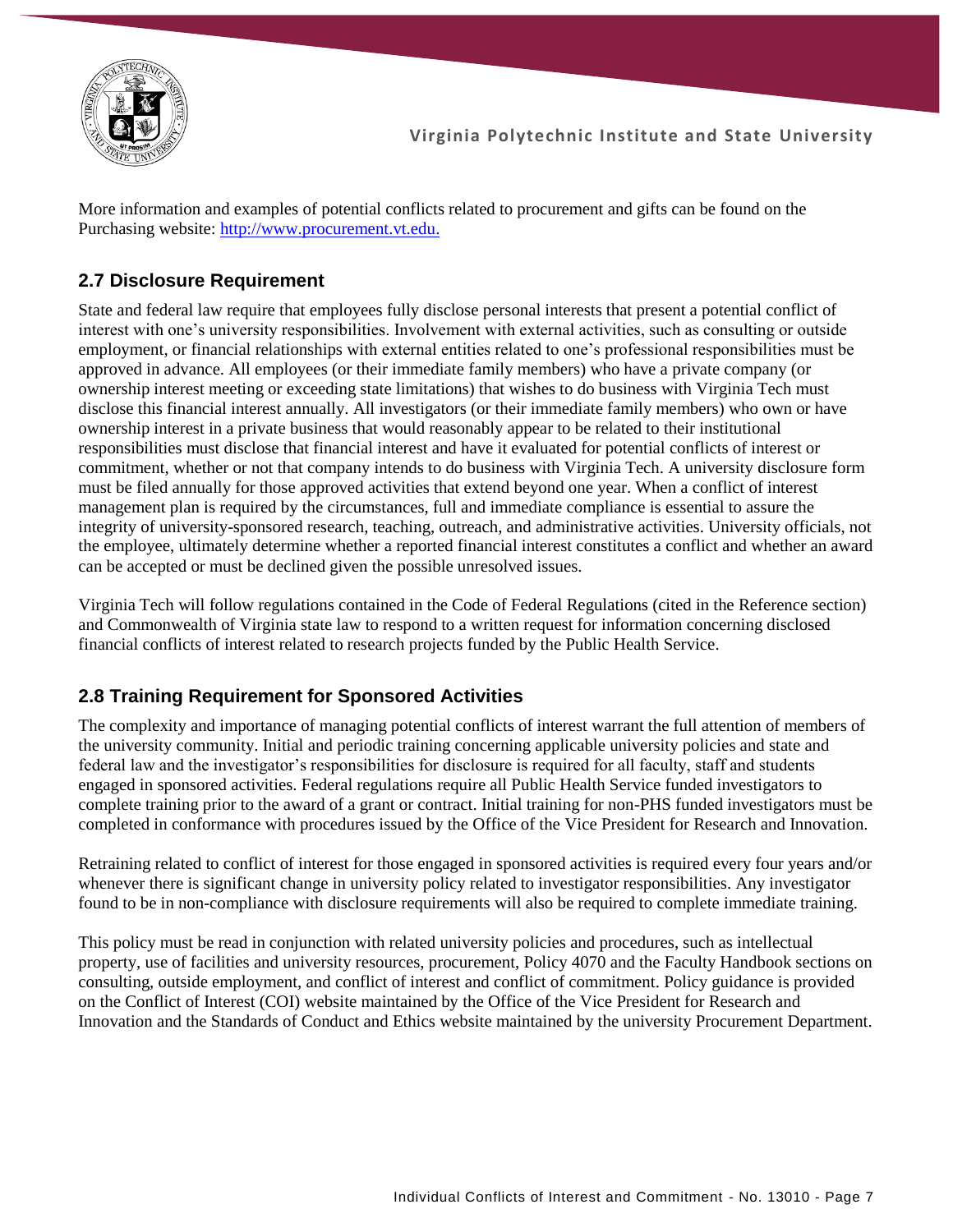

# **3.0 Procedures**

#### **3.1 Disclosure of External Activities**

University policy requires reporting of a wide variety of external activities, whether they generate additional income for the employee, or an immediate family member, or not. Certain traditional scholarly-related activities do not require reporting, such as serving on a peer-review panel, guest lecturing at another institution, serving as a speaker or panelist at a professional society meeting or conference, or editing a scholarly journal, even when the employee receives an honorarium for such service. A list of common activities that do not need to be reported is available on the COI website.

Advance approval is required for faculty engaged in consulting or outside employment. Use form 13010 for disclosure and approval of such activities on an annual basis each fall, or as needed for new activities. Include sufficient information for department and college officials to review and evaluate the proposed activities for conflict of interest or commitment. A single form may be submitted for on-going consulting activity with a single entity during the fiscal year. Continuation of that same consulting activity beyond the current fiscal year must be reported and approved annually. Separate disclosures are required for each consulting client so that potential conflicts of interest or commitment can be properly evaluated. A single disclosure denoting ownership of a consulting company with multiple unidentified clients does not allow an adequate assessment and is considered insufficient and unacceptable. Proposed external activities must be reported sufficiently in advance to allow a meaningful evaluation and approval process, including development of a management plan in the case of a conflict of interest or other legal issues posed by the proposed activity.

External activities with no anticipated impact on related sponsored research, other sponsored activities, or employment or funding of students or trainees, and within stated limitations of university policies on consulting and/or outside employment may be approved by the department head and relevant dean or senior administrator. Exceptions to the time limitations on consulting and outside or additional VT employment for faculty require approval by the provost, or the relevant vice president. The original approved form is kept in the employee's departmental personnel file. University departments and the relevant dean of vice president's office are responsible for ensuring that copies are sent to the employee and the university conflict of interest officer. Copies of individual disclosures are also retained by the relevant dean or vice president's office.

Staff members may request approval for outside employment and/or additional employment at Virginia Tech in accordance with Policy 4070 using the form *Request for Additional/Outside Employment for Classified or University Staff.* 

# **3.2 Disclosure of Potential Conflicts of Interest**

Form 13010 is also used to disclose annually external activities, or relationships with external entities, that may involve a potential conflict of interest. Examples of activities that generally require disclosure are available on the COI website, such as employee (or immediate family) ownership of a private business seeking to sponsor research at Virginia Tech, or utilizing students, trainees, or other university employees in the employee's private business or consulting. A newly acquired significant financial interest, such as might occur through marriage, inheritance, or establishment of a new company, must be disclosed within 30 days. Disclosures must be made prior to submission of a related proposal for sponsored research or other sponsored activities.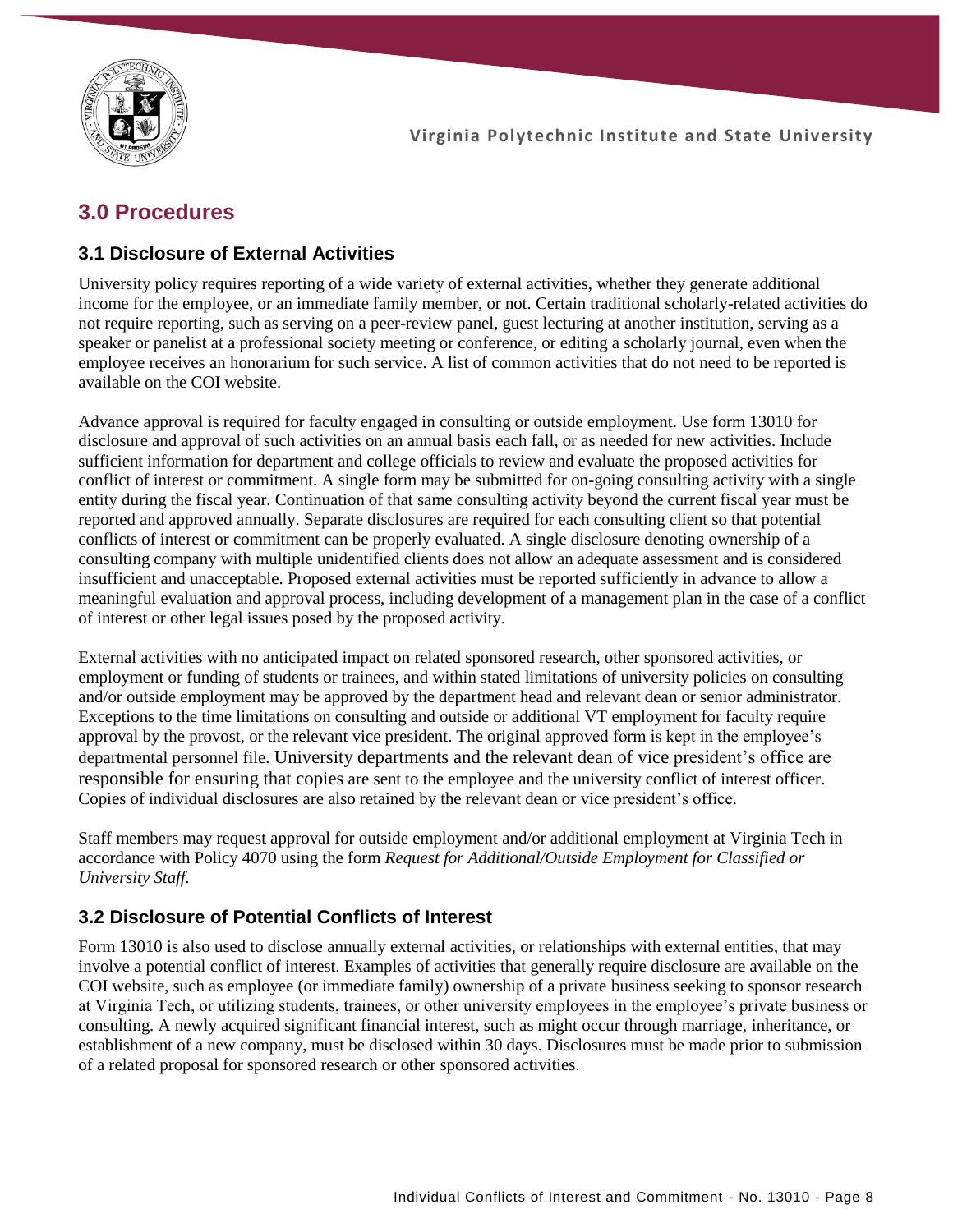

It is essential that the employee describe in detail the totality of the relationship with the external entity, including but not limited to the extent of individual or family financial interest, any involvement of students or other employees, and any project-specific considerations. Disclosures will be reviewed initially by the department head or the designated administrator for employees in non-academic units. Guidance on how to assess reported activities or relationships for potential conflicts of interest is available on the COI website. A management plan must be developed prior to any related research or sponsored involvement with the entity.

Once approved by the department or unit head, the form is routed for review and approval by the relevant dean or vice president's office. Additional review and approval by the university Conflict of Interest Officer is required for disclosures involving business ownership interests of investigators (or their family members), significant financial interests related to sponsored research, or other sponsored activities, employment or funding of students/trainees/staff, and any proposed management plan.

A fully approved disclosure and management plan and presidential approval, if relevant, must be in place prior to execution of a related sponsored award. An investigator's significant financial interest related to a sponsored project and key elements of the management plan are reported by the university conflict of interest officer to the sponsor in accordance with sponsor requirements, when appropriate.

Should a significant financial interest be identified subsequent to project initiation, the COI officer will promptly review (within 60 days) the financial interest and its relationship to the project and implement an interim management plan to mitigate the potential conflict, including, if deemed necessary, suspending further project expenditures pending a more complete review and determination of appropriate action.

# **3.2.1 Special Requirements for PHS Funded Projects**

If a determination is made that a financial conflict of interest (FCOI) exists, the COI Officer will report the FCOI to the sponsor within the 60 days period along with information from the interim management plan. Additionally, an identified FCOI will trigger a retrospective review of the research itself to be completed and documented within 120 days of the university's determination of noncompliance. The COI Officer will enlist an independent individual(s) to assist in making an assessment of the research activities to ensure the absence of bias and the integrity of research performance to date. Based on the outcome of the retrospective review, the COI Officer will update or revise the FCOI Report to the sponsor and develop a management plan to use going forward for the remainder of the project. Annual reports, if required, will be submitted to be sponsor for the remainder of the project.

If bias in the research is found, the sponsor will be notified promptly and the research project suspended until the university and the sponsor can determine the appropriate action to take. If appropriate, the university's Research Integrity Officer will be notified and requested to participate.

# **3.2.2 Special Requirements Related to Travel Disclosures for PHS Funded Investigators**

For faculty members with PHS funding, reimbursed or sponsored travel paid for by an external entity must also be disclosed if it exceeds an aggregated amount of \$5,000 annually. Disclosure includes at a minimum the purpose of the trip, identity of the sponsor/organizer, the destination, and duration. Disclosure is not required for travel reimbursed by the university from any source of university funds (e.g. departmental, foundation, sponsored project), or travel paid for (or reimbursed) by a federal, state, or local government agency, a US institution of higher education, an affiliated research institute, or an academic teaching hospital.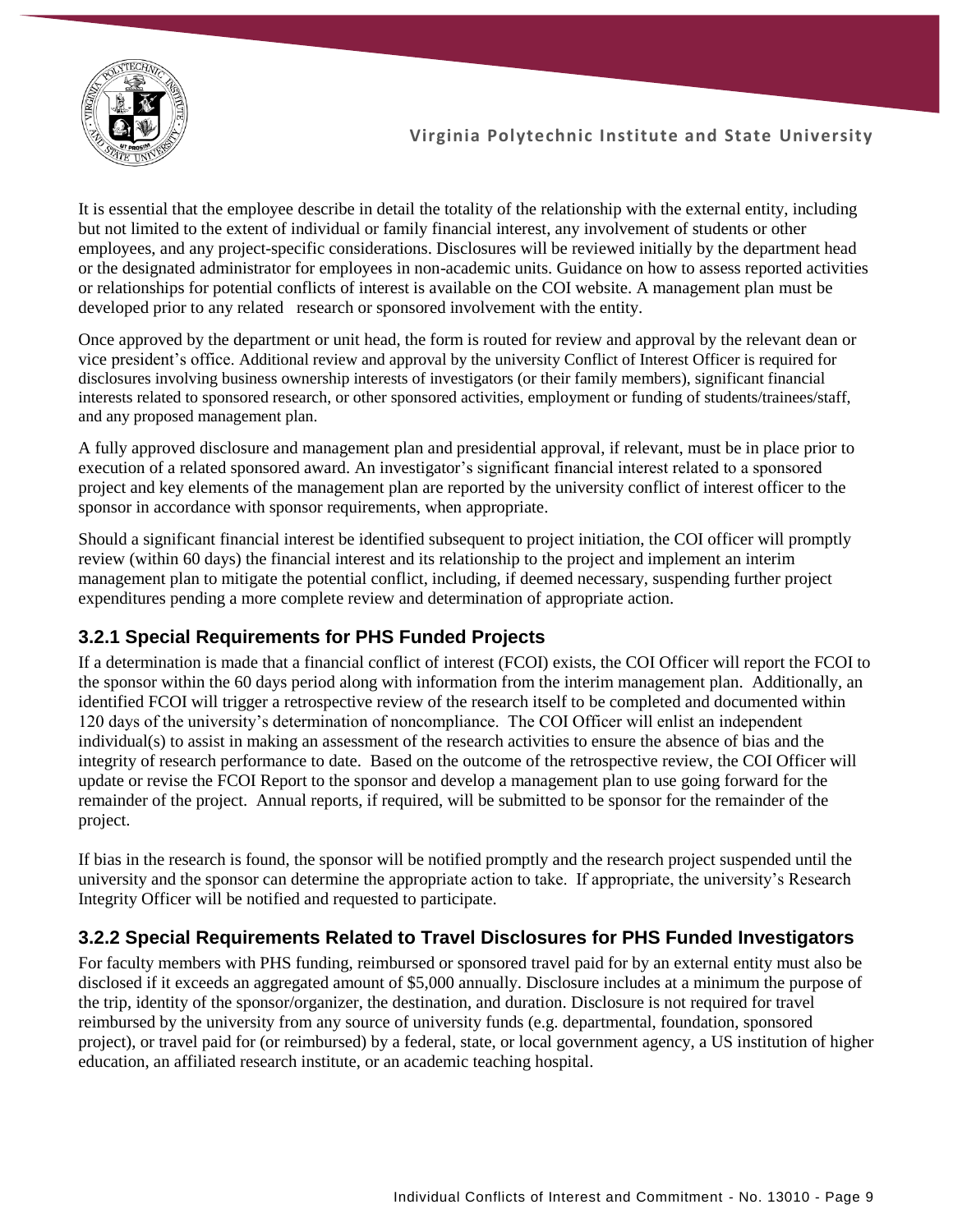

### **3.3 Commonwealth of Virginia Disclosure and Training Requirement**

The Commonwealth of Virginia requires separate, additional reporting of economic interests by members of the boards of visitors, senior administrators, select others with financial decision making authority, and employee business owners whose companies seek to contract with the university for research and development or commercialization of intellectual property. The Statement of Economic Interest disclosure is to be completed twice a year in December and January or, as needed in the case of a new research contract.

Individual employees will be notified by the Virginia Tech Office of Human Resources of any state disclosure requirements and receive instructions on how to access the state maintained online system for reporting. These individuals are also required to complete state COI training on a two-year cycle. The associated training as required by state law, is maintained and tracked by the Virginia Tech Office of Human Resources.

### **3.4 Management of Potential Conflicts**

A management plan is used to document the proposed strategies for eliminating, mitigating, or managing a potential conflict of interest. Approved strategies must reflect the commitment of the employee to university principles and values of transparency; strict adherence to the highest standards of professional ethics and conduct of research; appropriate and timely dissemination of research results; and protection of students, employees, and human subjects involved in the research. The management plan can call for implementation of several strategies designed to protect these values and the integrity of the research, research sponsors, the employee, and the university. Examples of frequently adopted strategies and sample management plans are available on the COI website. Management plans are typically project specific, reflecting the conditions of the proposed sponsored activity. Management plans must fully describe the situation giving rise to the potential conflict, the proposed strategy to eliminate, mitigate, or manage the potential conflict, and the process by which the activities and the management plan will be monitored. Appropriate monitoring should include an oversight function to evaluate the effectiveness of and ensure compliance with the strategies specified in the management plan. Disclosure of an investigator's significant financial interest must be made directly to the human subjects involved in all research activities.

A faculty-owner may not serve as sole principal investigator on a university project that is funded wholly, or partially, by the external organization with which the faculty-owner is associated. The co-principal investigator must be a faculty member who is not in a subordinate position to the faculty-owner, nor associated with the facultyowner's company, or in any way susceptible to potentially inappropriate influence by the faculty-owner. Any exception to this must be approved by the Senior Vice President for Research and Innovation. The faculty-owner may not have financial responsibility for the contract. Oversight arrangements must be carefully crafted for those cases where the faculty-owner remains involved in the sponsored research. Employees consulting with an external entity which then sponsors research at the university involving that faculty member also presents a potentially serious conflict of interest which must be eliminated or carefully mitigated.

All management plans are reviewed and approved by the university Conflict of Interest Officer to assure consistency and compliance with applicable sponsor regulations and university policy.

Awards will be contingent upon acceptance and implementation of the plan by the employee. While the employee bears primary responsibility for carrying out the plan, department heads and deans are expected to monitor compliance and assure that protections are provided for other employees and students. . A review of active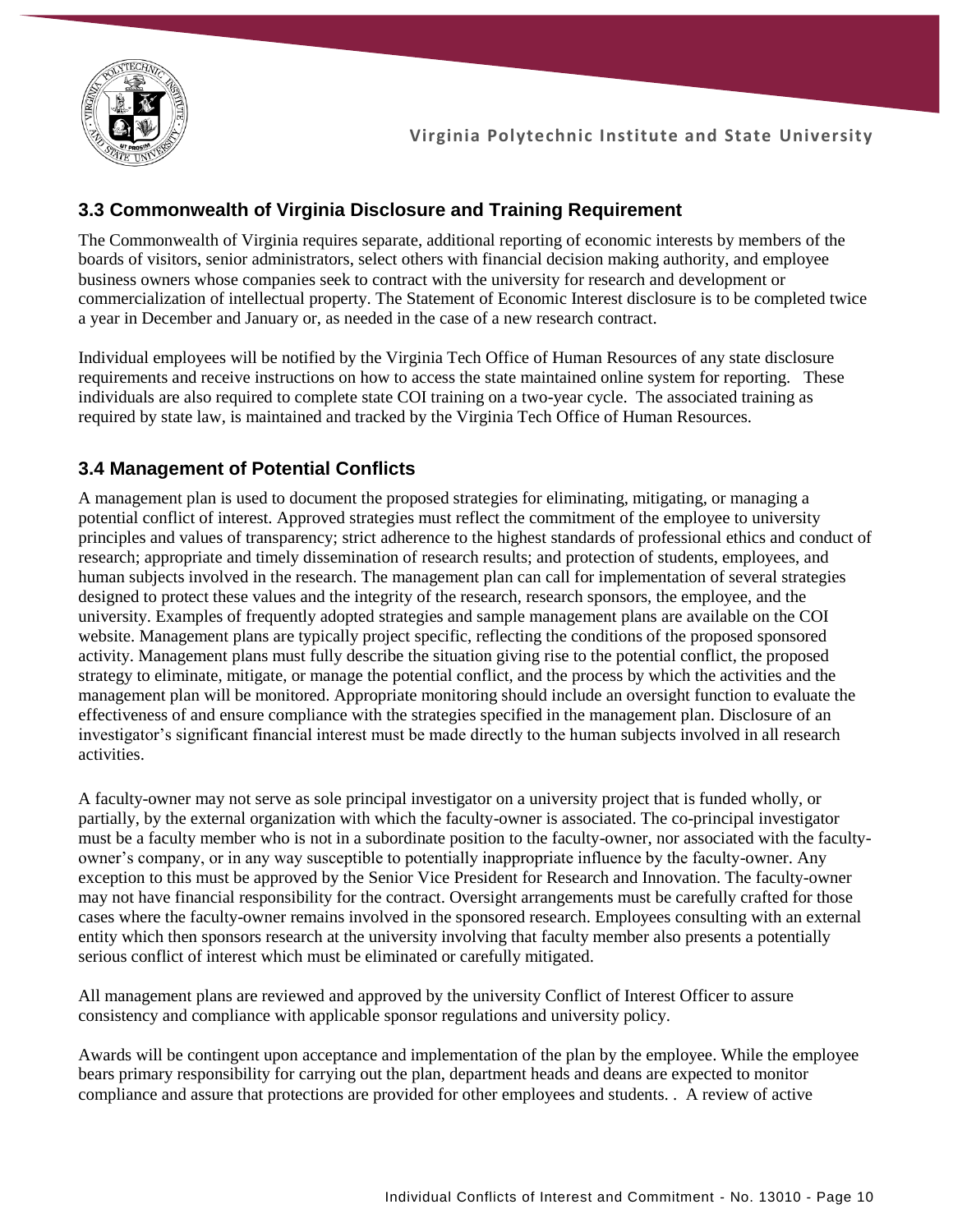

management plans will be performed periodically throughout the performance period of the sponsored project. Employees, department heads or others involved in the execution of a specific management plan will be contacted and requested to provide information as to oversight activities performed. They will also be requested to provide any updates or revisions that may have been made during the review period. Once the management plan review has been completed and approved, any required sponsor reporting will be filed.

# **3.5 Participation of and Payment to Students**

The participation of students in projects involving faculty-owners should be given particularly careful consideration. Work for faculty-owned companies or in faculty consulting provides valuable experience for undergraduate and graduate students. Nevertheless, such opportunities come with some risk that the student may be diverted from his or her educational goals or the perception that students are being used primarily for the benefit of those companies. For example, a faculty member who pressures a student to complete work related to the faculty member's company could easily affect the student's completion of graduate studies in a timely and appropriate way, thereby putting the faculty member's interest in obtaining proprietary results ahead of the student's academic or scholarly research activities. The concern is similar for the involvement of students in faculty consulting or other external activities. The risks and benefits of such involvement must be carefully weighed by departmental administrators responsible for evaluating the disclosure and approving the request, particularly where the involvement may be longer term and/or more time consuming. See section 2.3 for further discussion of issues related to student involvement in faculty members' external activities or outside businesses. Where approved, students may be paid for involvement in faculty-owner activities in either of two ways:

1. Remuneration may be in the form of an assistantship and tuition, or wages funded by a sponsored project contracted to the university from the business or organization with which the faculty-owner is associated. The assistantship or wages are remuneration for work only within the agreed scope of that funded project and for no other tasks undertaken for the benefit of the external organization. This is no different from any other sponsored project that involves graduate research assistants or wage-earning students. In these circumstances, assistantships are constrained to payments within the scales published by the university.

2. Alternatively, the company or agency might engage students directly as employees. This is the situation experienced by most off-campus and part-time graduate students. However, it is envisaged that in the case of faculty-owned businesses, students will spend time in university facilities when not engaged in direct work for the company at the company site or in an off-campus location. [Students may not do work on behalf of the company in university facilities.] Remuneration is not limited to university scales when students are employed directly by the company and may include the cost of tuition.

Students who will be employed by either of the two methods of payment and have their research supervised by the faculty-owner must sign an agreement acknowledging that they have been informed by their graduate program director or department head and associate dean about the source of their funding, the potential concerns associated with conflict of interest, and their channels for redress if needed.

Any work done on behalf of the faculty-owner's company in university facilities must be done in accordance with sponsored program guidelines and/or [Policy 5000, University Facilities Usage and Event Approval.](https://policies.vt.edu/assets/5000.pdf)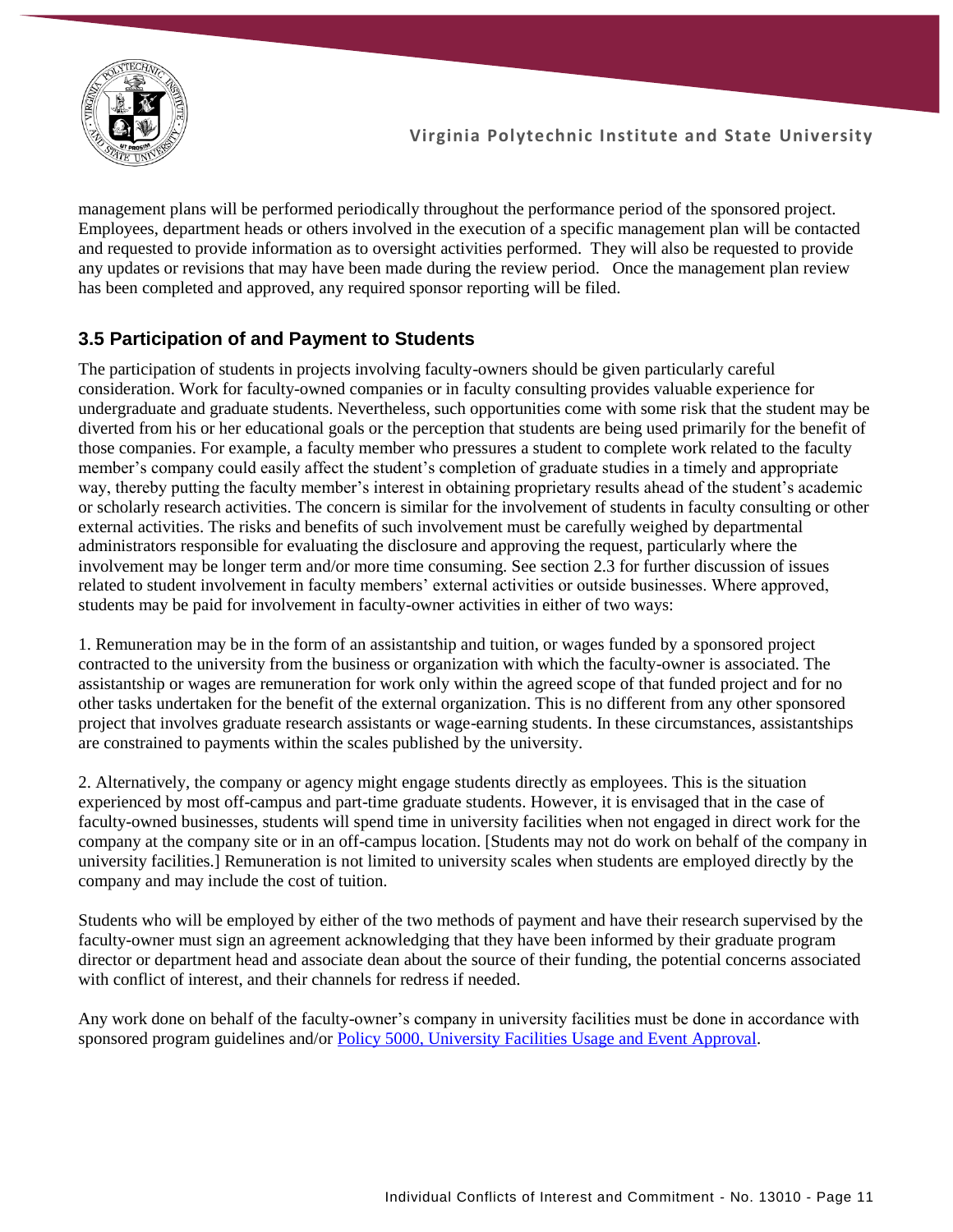

# **4.0 Compliance**

Virginia Tech expects its employees to comply fully and promptly with the policy. The Office of the Vice President for Research and Innovation is responsible for overseeing the implementation of the policy and associated procedures. The university conflict of interest officer will work cooperatively with investigators and others to resolve any minor issues of noncompliance.

Breaches of the disclosure process, including (a) failures to comply with such process, whether by virtue of an employee's refusal to respond or by his or her responding with incomplete or knowingly inaccurate information, (b) failures to remedy conflicts, and (c) failures to comply with a prescribed management plan, will be forwarded to the appropriate university unit for investigation and appropriate action. Concerns about potential bias in the research will be reviewed in accordance with procedures established by the Office of the Vice President for Research and Innovation and posted on the COI website. (See policy section 3.2 above).

Instances of deliberate breach of policy - including failure to file a required disclosure form, knowingly filing an incomplete, erroneous, or misleading disclosure form, or failure to comply with prescribed monitoring procedures will be adjudicated in accordance with applicable disciplinary policies and procedures of the university as described in the Faculty and Staff Handbooks. University procedures for imposition of a severe sanction or dismissal for cause described in section 3.6 of the Faculty Handbook provide appeal mechanisms for faculty members charged with serious breaches of university policies. Staff employees may appeal through the staff grievance process.

# **5.0 Record Retention**

All original signed disclosure forms and management plans related to conflicts of interest and commitment will be retained in the employee's departmental personnel file in accordance with university record retention guidelines. Copies of disclosure forms and management plans will be maintained by the university Conflict of Interest Officer in accordance with state, federal, and sponsor requirements.

# **6.0 Definitions**

- 1. "Business" means any corporation, partnership, sole proprietorship, firm, franchise, association, trust or foundation, or any other individual or entity carrying on a business or profession, whether or not for profit. The definition excludes the university or any other entity controlled by, controlling, or under common control with the university.
- 2. "Disclosure" is the full recording or specification of the employee's relationship with an external organization or involvement in external activities.
- 3. "Employee" includes all types of Virginia Tech faculty, staff, or employed students, whether full- or part-time.
- 4. "Faculty member" is anyone who has faculty status at Virginia Tech, regardless of rank and including research faculty and administrative and professional faculty. The complete categories of faculty are defined in Section 2.1 of the Faculty Handbook. This policy also applies to staff employees and employed students where relevant.
- 5. Family Member" or "Immediate Family Member" means an employee's spouse or child who resides in the same household and who is a dependent of the employee. A potential conflict of interest may arise when the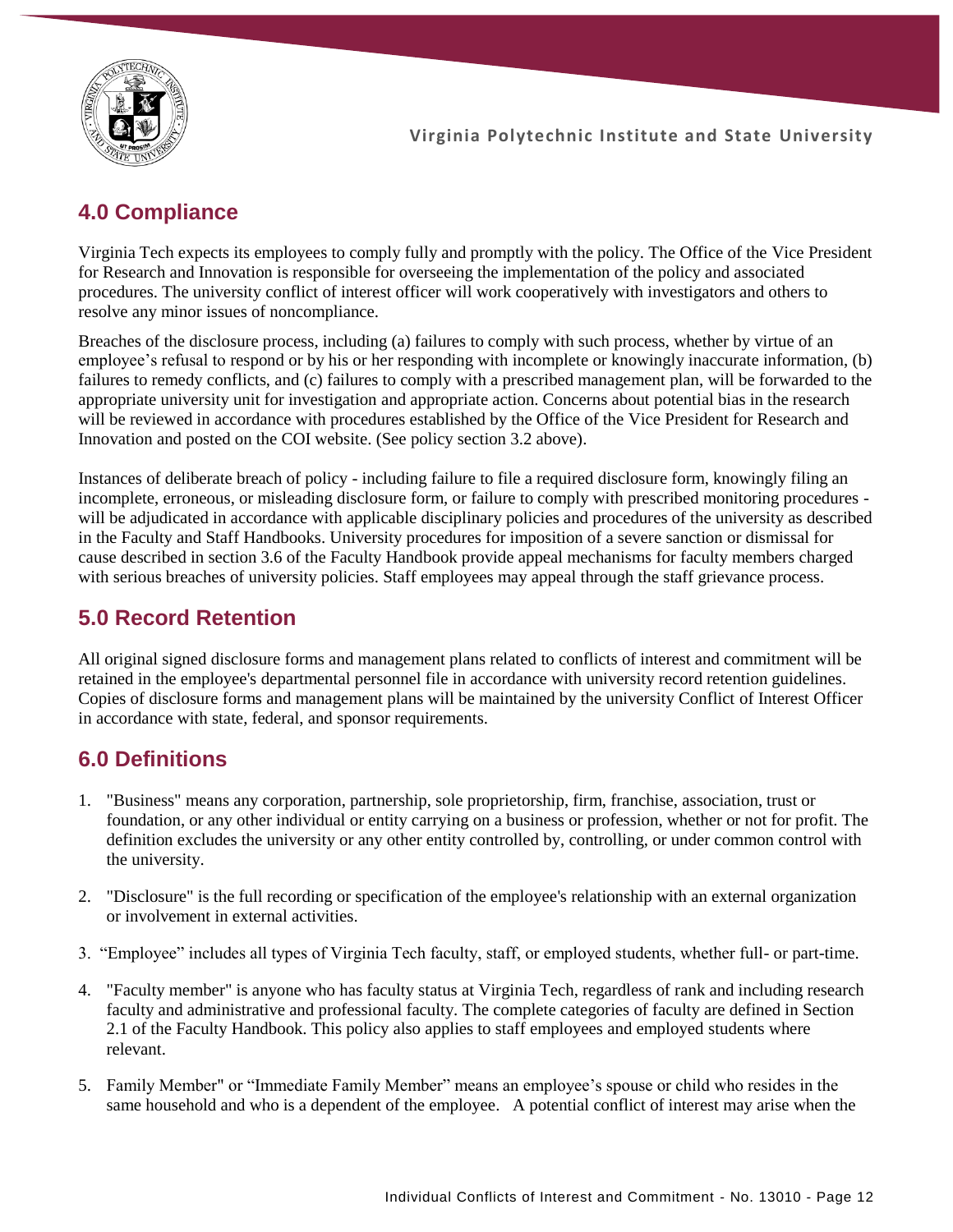

party holding the "Financial Interest" as defined in (8) below is related to the employee in ways other than spouse and dependent children. Financial interests held by this party should be disclosed by the employee to the best of his or her knowledge.

- 6. "Institutional responsibilities" are defined broadly and include but are not limited to teaching, advising, research and scholarly activities, outreach, administrative and institutional committee service, and service to professional associations or on panels such as peer, institutional, or accreditation review boards.
- 7. "Investigator" means the project director or principal investigator and any other person, regardless of title or position, who is responsible for the design, conduct, or reporting of research. Collaborators, consultants, or subcontractors on PHS funded projects are considered investigators for the purposes of this policy, as is anyone identified as key personnel in sponsored proposals and awards. Investigator disclosures must include the financial interests of their spouse and dependents.
- 8. An "Organizational Conflict of Interest" exists when multiple university relationships with sponsors create an actual or perceived conflict of interest. Virginia Tech is treated as a single contractual entity in the federal contracting context. Separate sponsored projects and their principal investigators are considered part of the overall Virginia Tech contracting entity. Hence, the involvement of one faculty member in a consulting or advisory services contract with the agency may preclude a subsequent related contract from that agency based on potential concerns that there may have been access to source selection criteria or confidential information not in the public domain in advance of an RFP or procurement, or that the organization might be evaluating its own work products and hence open to charges of biased judgment, or that the preparation of specifications or statements of work might have favored the institution. Organizational conflict of interest applies to more than one project and may affect all current or even future sponsored research with a particular federal sponsor.
- 9. The Public Health Service comprises all Agency Divisions of the Department of Health and Human Services and the Commissioned Corps. Agencies and Operating Divisions include:
	- Office of the Assistant Secretary for Preparedness and Response (ASPR)
	- Office of Global Affairs (OGA)
	- Agency for Healthcare Research and Quality (AHRQ)
	- Agency for Toxic Substances and Disease Registry (ATSDR)
	- Centers for Disease Control and Prevention (CDC)
	- Food and Drug Administration (FDA)
	- Health Resources and Services Administration (HRSA)
	- Indian Health Service (IHS)
	- National Institutes of Health (NIH)
	- Substance Abuse and Mental Health Services Administration (SAMHSA)
- 10. "Significant financial interest" is defined differently by state law and federal regulation. The Virginia State and Local Government Conflict of Interests Act uses the term "Personal Interest" and the defined thresholds for disclosure apply to all employees not just those engaged in sponsored research. The definition for "significant financial interest" below applies to all investigators involved in sponsored research or other sponsored activities, regardless of the source of funds.

a. "Personal Interest" as defined by the Virginia State and Local Governments Conflict of Interests Act: A financial benefit or liability accruing to an officer or employee or to a member of his immediate family. Such interest shall exist by reason of (i) ownership in a business if the ownership interest exceeds three percent of the total equity of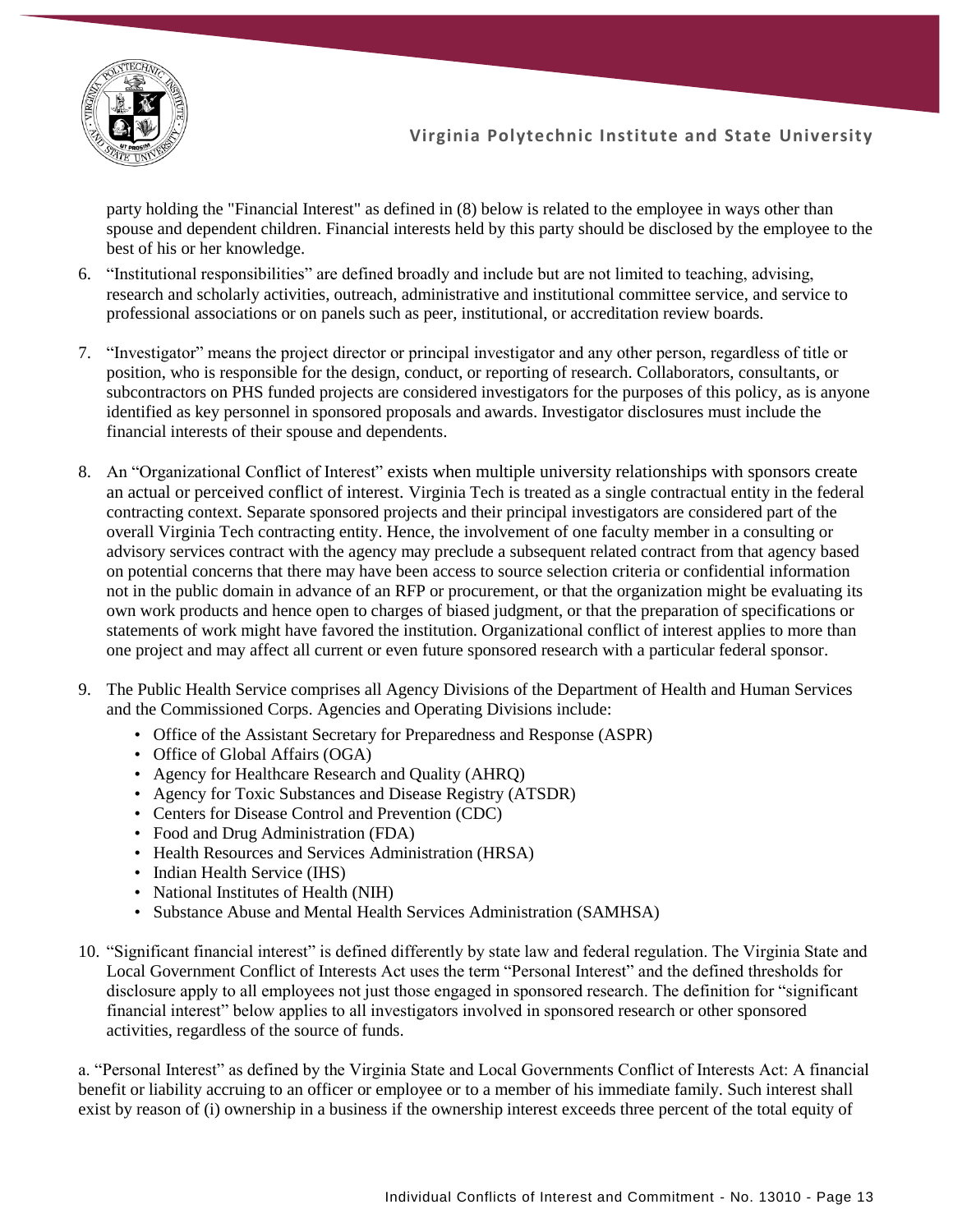

the business; (ii) annual income that exceeds, or may reasonably be anticipated to exceed, \$5,000 from ownership in real or personal property or a business; (iii) salary, other compensation, fringe benefits, or benefits from the use of property, or any combination thereof, paid or provided by a business or governmental agency that exceeds, or may reasonably be anticipated to exceed, \$10,000 annually; (iv) ownership of real or personal property if the interest exceeds \$5,000 in value and excluding ownership in a business, income, or salary, other compensation, fringe benefits or benefits from the use of property; (v) personal liability incurred or assumed on behalf of a business if the liability exceeds three percent of the asset value of the business; or (vi) an option for ownership of a business or real or personal property if the ownership interest will consist of (i) or (iv) above.

b. "Significant Financial Interest": A financial interest consisting of one or more of the following interests of the investigator (and those of the investigator's spouse and dependent children) that reasonably appears to be related to the investigator's institutional responsibilities:

- 1. With regard to any publicly traded entity, a significant financial interest exists if the value of any remuneration received from the entity in the twelve months preceding the disclosure and the value of the equity interest in the entity as of the date of disclosure, when aggregated, exceeds \$5,000. For purposes of this definition, remuneration includes salary and any payment for services not otherwise identified as salary (e.g., consulting fees, honoraria, paid authorship); equity interest includes any stock, stock option, or other ownership interest, as determined through reference to public prices or other reasonable measures of fair market value.
- 2. With regard to any non-publicly traded entity, a significant financial interest exists if the value of any remuneration received from the entity in the twelve months preceding the disclosure, when aggregated, exceeds \$5,000, or when the investigator (or the investigator's spouse or dependent children) holds *any* equity interest (e.g., stock, stock option, or other ownership interest); or
- 3. Intellectual property rights and interest (e.g. patents, copyrights), upon receipt of income related to such rights and interest.

PHS funded investigators must also disclose the occurrence of any reimbursed or sponsored travel if it exceeds an aggregated amount of \$5,000 annually and is related to their institutional responsibilities. Sponsored travel is defined as that which is paid on behalf of the investigator and not reimbursed to the investigator so that the exact monetary value may not be readily available. However, this disclosure requirement does not apply to travel that is reimbursed or sponsored by a federal, state, or local government agency, a US institution of higher education, an academic teaching hospital, a medical center, or a research institute affiliated with an institution of higher education.

The term significant financial interest does not include the following types of financial interests:

- salary, royalties, or remuneration paid by Virginia Tech to the investigator, including intellectual property rights assigned to the institution and agreements to share in royalties related to such rights;
- income from investment vehicles, such as mutual funds and retirement accounts, as long as the investigator does not directly control the investment decisions made in these vehicles;
- income from seminars, lectures, or teaching engagements sponsored by a federal, state, or local government agency, and a US institutions of higher education; or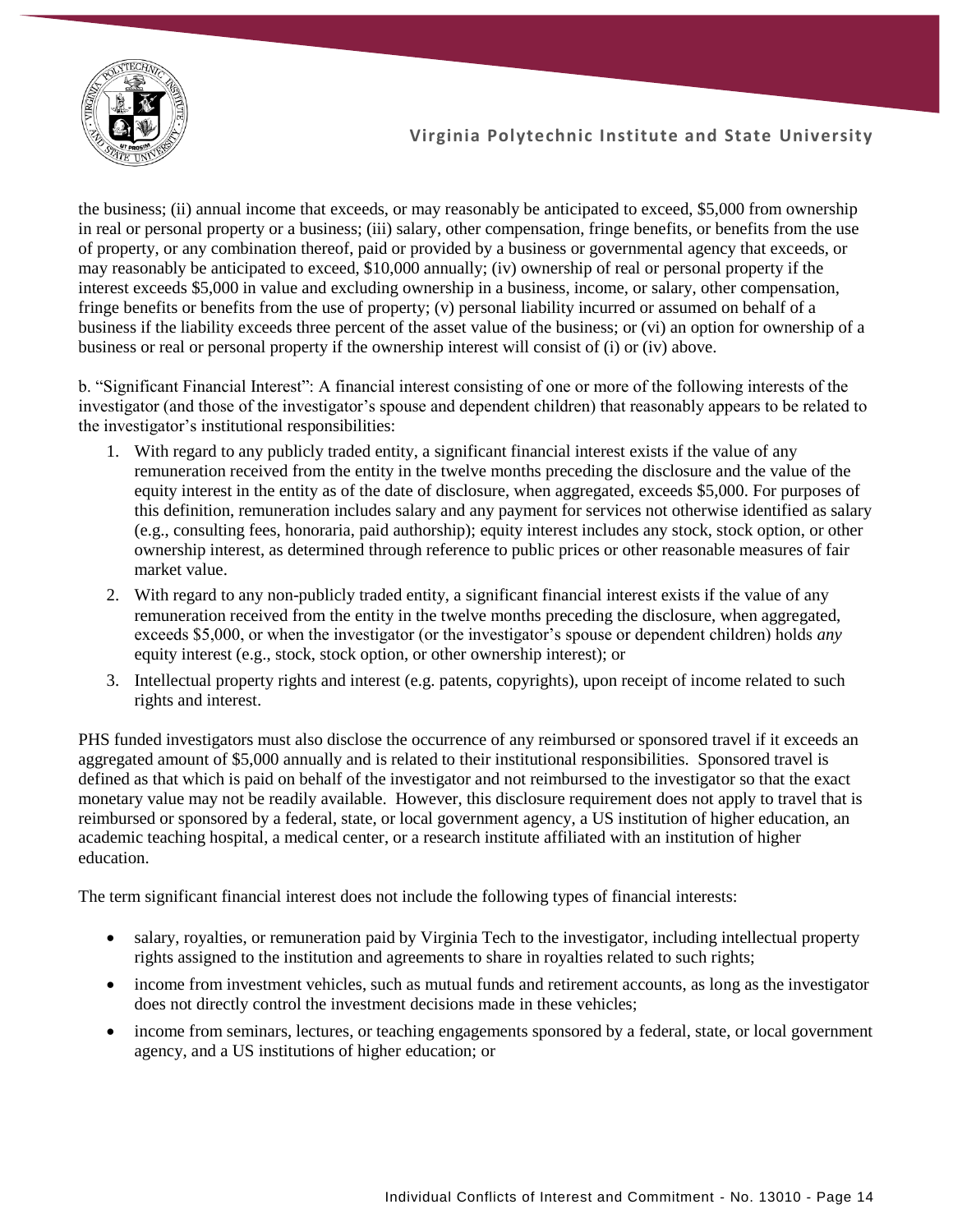

- income from service on advisory committees or review panels for a federal, state, or local government agency, a US institution of higher education, an academic teaching hospital, a medical center, or a research institute that is affiliated with US institution of higher education.
- 11. "University Disclosure Form" for classified or university staff is Form 4070, Additional/Outside Employment for Classified or University Staff. All other university employees should use Form 13010, Request to Engage in External Activity and Disclosure of Conflict of Interest/Commitment.

# **7.0 References**

Code of Federal Regulations, 42 CFR chapter 1, subchapter D, part 50, and 45 CFR subtitle A, subchapter A, part 94

[Commonwealth of Virginia, Conflict of Interest Website](https://law.lis.virginia.gov/vacodepopularnames/state-and-local-government-conflict-of-interests-act/)

[Faculty Handbook,](https://faculty.vt.edu/faculty-handbook.html) Chapter 2, Consulting and Outside Employment

[Faculty Handbook,](https://faculty.vt.edu/faculty-handbook.html) Chapter 2, Conflict of Commitment

[Faculty Handbook,](https://faculty.vt.edu/faculty-handbook.html) Chapters 3 and 4, Imposition of a Severe Sanction or Dismissal for Cause

Graduate Catalog, [Policy on Additional Employment for Students Holding a Graduate](https://secure.graduateschool.vt.edu/graduate_catalog/policies.htm?policy=002d14432c654287012c6542e38200ba) Assistantship Employment

Policy 1025, [Anti-Discrimination and Harassment Prevention Policy](https://policies.vt.edu/assets/1025.pdf)

Policy 4070, [Additional/Outside Employment Policy](https://policies.vt.edu/assets/4070.pdf)

Policy 5000, [University Facilities Usage and Event Approval](https://policies.vt.edu/assets/5000.pdf)

Policy 13000, [Intellectual Property](https://policies.vt.edu/assets/13000.pdf)

Standards of Conduct and Ethics, Virginia Tech Purchasing Department

[Statement of Business Conduct Standards, Virginia Tech](https://financialmanagement.vpfin.vt.edu/business-practices/business-conduct-standards.html)

Vice President for Research and Innovation, [Conflict of Interest website](https://www.research.vt.edu/coi.html) Virginia Statement of Economic Interests

[Virginia State and Local Government Conflict of Interests Act, 2.2-3100 et seq.](https://law.lis.virginia.gov/vacodepopularnames/state-and-local-government-conflict-of-interests-act/)

# **8.0 Approval and Revisions**

Recommended by the Commission on Research. Approved by University Council: January 20, 1992 Approved by the President: January 20, 1992

Revision 1 Change in Sections 2 and 3 to reflect changes in the Code of Virginia and to bring the university into compliance with current law.

Approved by the Board of Visitors, November 9, 1998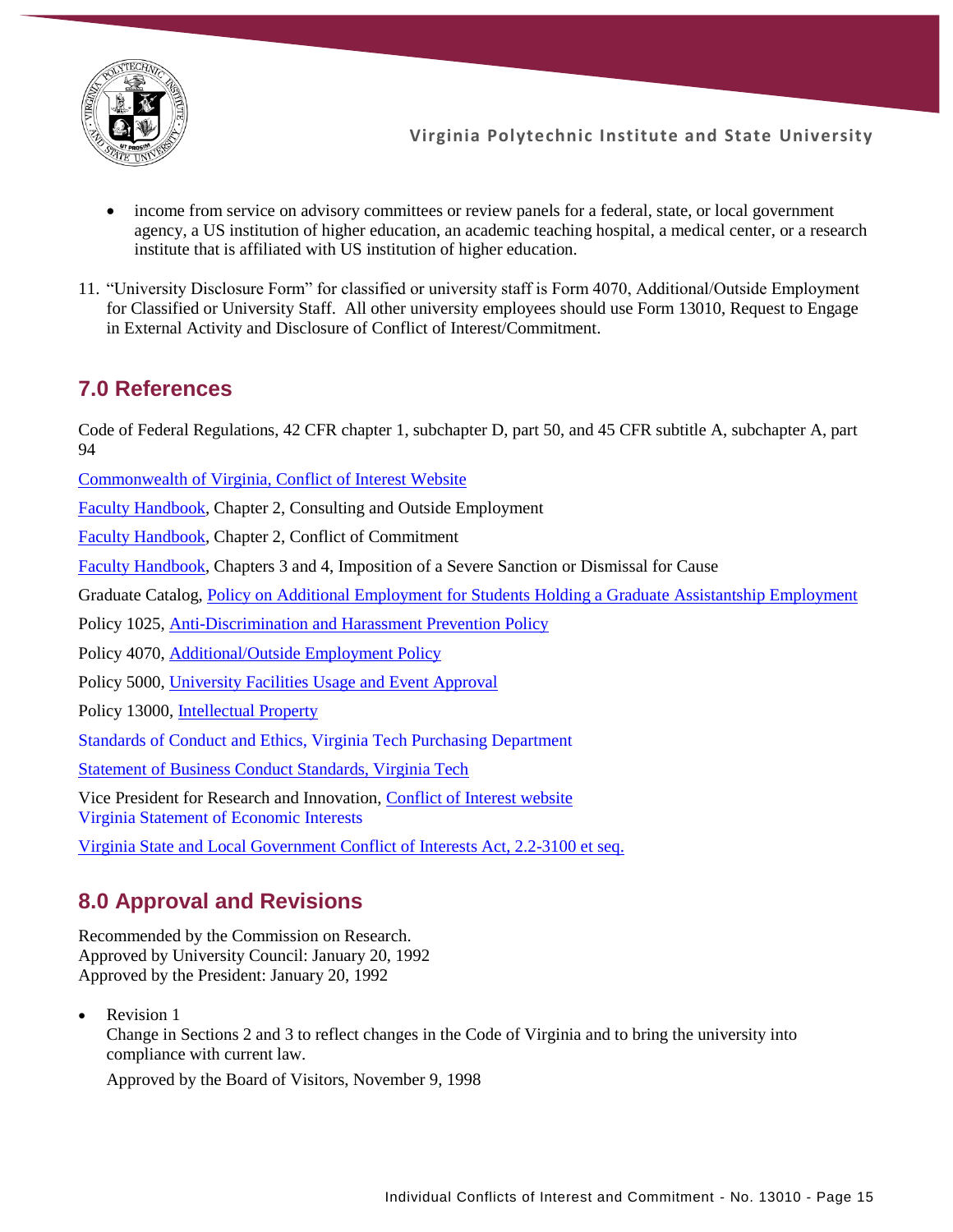

#### Revision 2

Complete revision of policy in all aspects to reflect broader range of external activities, new reporting and approval mechanisms, and other changes.

Recommended by the Commission on Research: April 26, 2000 Approved by University Council: May 1, 2000 Approved by the President: May 1, 2000 Approved by the Board of Visitors: June 5, 2000

Revision 3

April 23, 2002: References to Code of Virginia section numbers updated; position titles updated.

Revision 4

May 13, 2008: Updates to position titles and/or responsibilities due to university reorganization. Delegation of Authorities and Responsibilities approved by the Board of Visitors, March 31, 2008.

- Revision 5
	- Recommendations for complete revision made by the Taskforce on Consulting and Conflicts of Interest and Commitment charged by the senior vice president and provost. Substantive changes intended to improve understanding of the policy and thereby encourage faculty compliance; to update the policy in light of changing federal regulation and expectations of research sponsors; to increase protection of students; and to adopt best practices related to conflicts of interest as recommended by federal agencies, professional societies, and other major research institutions. Eliminated references to Categories I, II, and II for assessing external activities. An extensive set of examples of activities that do, and do not, need to be reported are now available on comprehensive COI website
	- **Eliminated section on Committee on Conflicts of Interest and Commitment and revised section on appeals**
	- Added requirements of newly promulgated federal regulations including adoption of \$5,000 threshold for disclosure of financial interests; mandatory training; prompt response to FOIA request concerning possible investigator conflict of interest related to an NIH research project; retrospective review for relevant cases of non-compliance; and annual reports for management plans.
	- Added sections on potential conflicts involving students and postdoctoral fellows/trainees, other employees, and spouses and immediate family members.
	- Added reference to organizational conflict of interest, and sections on Statement of Economic Interest, Faculty Authored Instructional Materials, and Procurement-Related Conflicts.
	- Clarified procedures for disclosures and for development of management plans once a potential conflict has been identified.
	- Changed oversight of conflict of interest reporting from the senior vice president and provost to the vice president for research.
	- Revised policy title from "Faculty Conflicts of Interest and Commitment" to "Individual Conflicts of Interest and Commitment."

Approved by the Commission on Research: February 8, 2012 Approved by University Council: March 19, 2012 Approved by the President: March 19, 2012 Approved by the Board of Visitors: June 4, 2012 Policy effective date: August 10, 2012